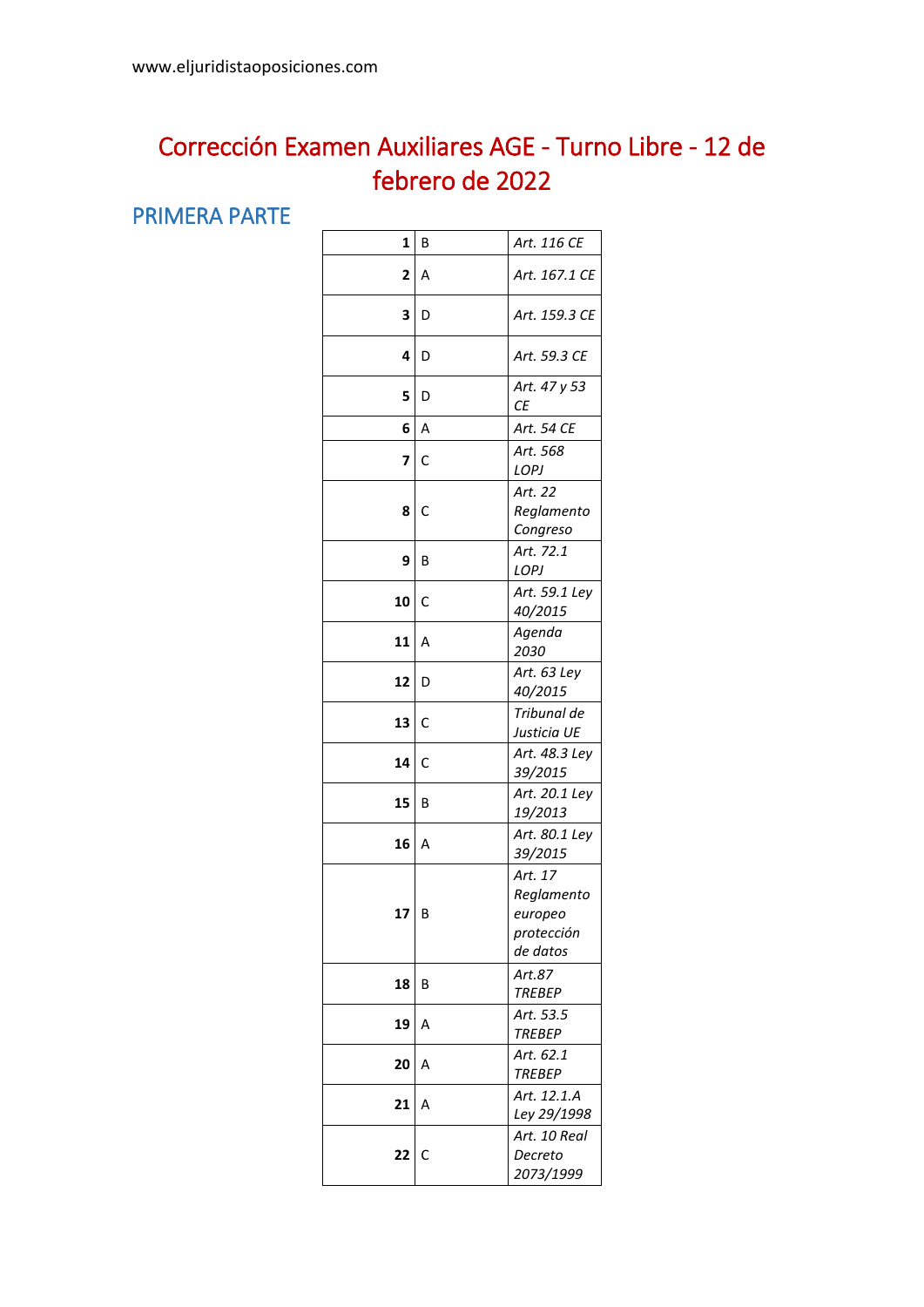| 23 | B            | Art. 16.3 B<br><b>TREBEP</b> |
|----|--------------|------------------------------|
| 24 | $\mathsf{C}$ | Art. 76 RD<br>364/1995       |
| 25 | C            | Art. 94<br><b>TRBEP</b>      |
| 26 | A            | Art. 40 Ley<br>47/2003       |
| 27 | Α            | Art. 10 LO<br>3/2007         |
| 28 | B            | Art. 23<br><b>TREBEP</b>     |
| 29 | C            | Art. 36.3<br>LGP             |
| 30 | B            | Art. 40.1 C<br>LGP           |
| 31 | B            |                              |
| 32 | C            |                              |
| 33 | B            |                              |
| 34 | Α            |                              |
| 35 | B            |                              |
| 36 | C            |                              |
| 37 | C            |                              |
| 38 | Α            |                              |
| 39 | Α            |                              |
| 40 | D            |                              |
| 41 | C            |                              |
| 42 | B            |                              |
| 43 | B            |                              |
| 44 | $\mathsf{C}$ |                              |
| 45 | B            |                              |
| 46 | D            |                              |
| 47 | В            |                              |
| 48 | D            |                              |
| 49 | С            |                              |
| 50 | С            |                              |
| 51 | Α            |                              |
| 52 | С            |                              |
| 53 | С            |                              |
| 54 | В            |                              |
| 55 | Α            |                              |
| 56 | В            |                              |
| 57 | Α            |                              |
| 58 | B            |                              |
| 59 | D            |                              |
| 60 | В            |                              |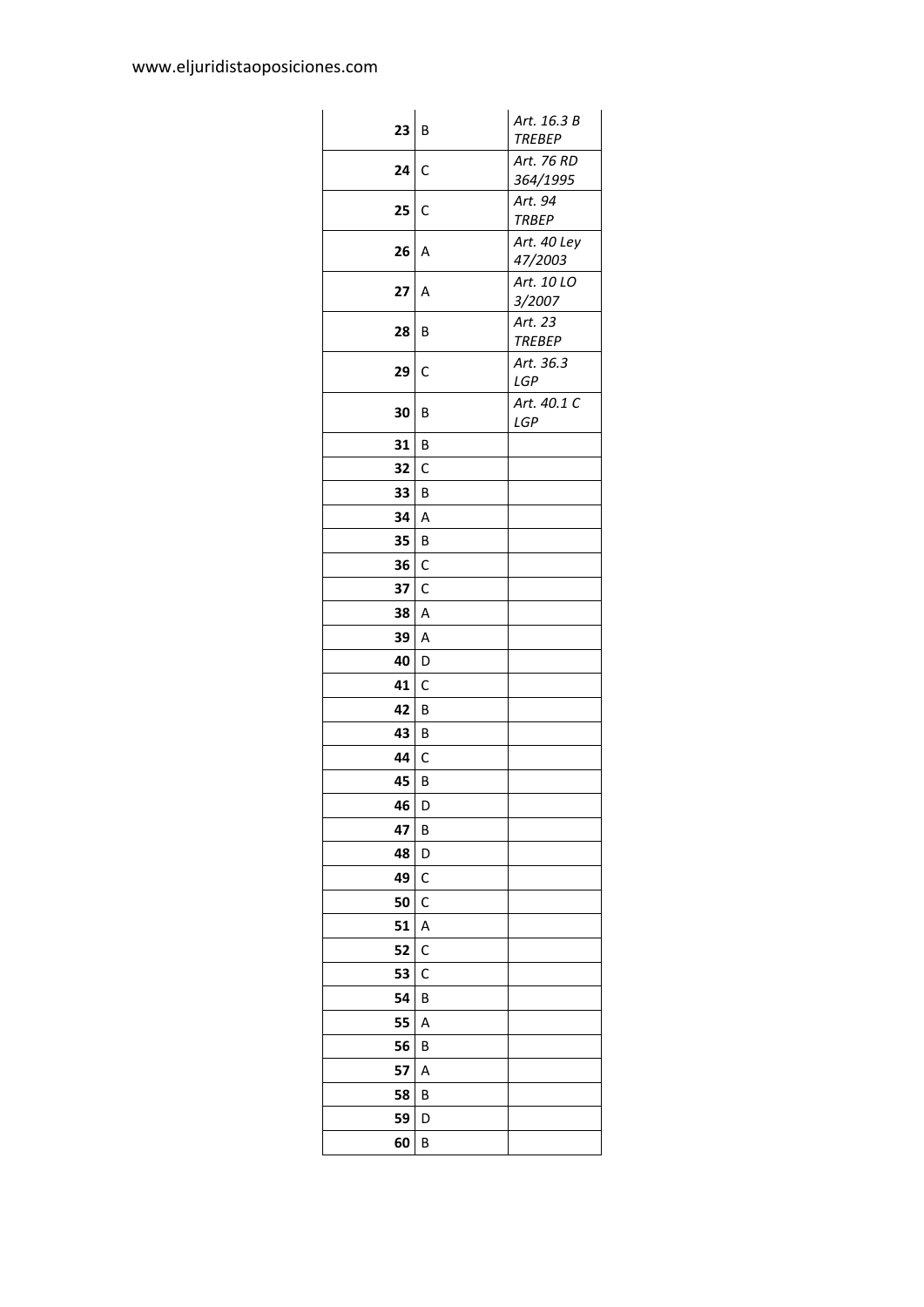## **SEGUNDA PARTE**

| 1<br>$\mathsf{C}$<br>366/2007<br>Art. 3.3 RD<br>$\overline{2}$<br>Α<br>208/1996<br>Art. 17.1 RD<br>3<br>D<br>951/2005<br>Art. 26.3 Ley<br>4<br>D<br>39/2015<br>Art. 11 RD<br>5<br>C<br>1708/2011<br>Art. 9 RD<br>6<br>A<br>1708/2011<br>7<br>A<br>8<br>C<br>9<br>D<br>10<br>D<br>11<br>B<br>12<br>$\mathsf{C}$<br>13<br>A<br>14<br>$\mathsf{C}$<br>15<br>$\mathsf{C}$<br>16<br>D<br>17<br>B<br>18<br>C<br>19<br>Α<br>20<br>D<br>B<br>21<br>22<br>$\mathsf{C}$<br>23<br>A<br>24<br>B<br>25<br>D<br>26<br>D<br>27<br>С<br>28<br>С<br>29<br>B<br>30<br>С<br>31<br>С<br>32<br>Α<br>33<br>D<br>34<br>Α<br>35<br>С<br>36<br>В<br>37<br>С<br>38<br>D<br>39<br>В<br>40<br>В |  |             |
|---------------------------------------------------------------------------------------------------------------------------------------------------------------------------------------------------------------------------------------------------------------------------------------------------------------------------------------------------------------------------------------------------------------------------------------------------------------------------------------------------------------------------------------------------------------------------------------------------------------------------------------------------------------------|--|-------------|
|                                                                                                                                                                                                                                                                                                                                                                                                                                                                                                                                                                                                                                                                     |  | Art. 1.2 RD |
|                                                                                                                                                                                                                                                                                                                                                                                                                                                                                                                                                                                                                                                                     |  |             |
|                                                                                                                                                                                                                                                                                                                                                                                                                                                                                                                                                                                                                                                                     |  |             |
|                                                                                                                                                                                                                                                                                                                                                                                                                                                                                                                                                                                                                                                                     |  |             |
|                                                                                                                                                                                                                                                                                                                                                                                                                                                                                                                                                                                                                                                                     |  |             |
|                                                                                                                                                                                                                                                                                                                                                                                                                                                                                                                                                                                                                                                                     |  |             |
|                                                                                                                                                                                                                                                                                                                                                                                                                                                                                                                                                                                                                                                                     |  |             |
|                                                                                                                                                                                                                                                                                                                                                                                                                                                                                                                                                                                                                                                                     |  |             |
|                                                                                                                                                                                                                                                                                                                                                                                                                                                                                                                                                                                                                                                                     |  |             |
|                                                                                                                                                                                                                                                                                                                                                                                                                                                                                                                                                                                                                                                                     |  |             |
|                                                                                                                                                                                                                                                                                                                                                                                                                                                                                                                                                                                                                                                                     |  |             |
|                                                                                                                                                                                                                                                                                                                                                                                                                                                                                                                                                                                                                                                                     |  |             |
|                                                                                                                                                                                                                                                                                                                                                                                                                                                                                                                                                                                                                                                                     |  |             |
|                                                                                                                                                                                                                                                                                                                                                                                                                                                                                                                                                                                                                                                                     |  |             |
|                                                                                                                                                                                                                                                                                                                                                                                                                                                                                                                                                                                                                                                                     |  |             |
|                                                                                                                                                                                                                                                                                                                                                                                                                                                                                                                                                                                                                                                                     |  |             |
|                                                                                                                                                                                                                                                                                                                                                                                                                                                                                                                                                                                                                                                                     |  |             |
|                                                                                                                                                                                                                                                                                                                                                                                                                                                                                                                                                                                                                                                                     |  |             |
|                                                                                                                                                                                                                                                                                                                                                                                                                                                                                                                                                                                                                                                                     |  |             |
|                                                                                                                                                                                                                                                                                                                                                                                                                                                                                                                                                                                                                                                                     |  |             |
|                                                                                                                                                                                                                                                                                                                                                                                                                                                                                                                                                                                                                                                                     |  |             |
|                                                                                                                                                                                                                                                                                                                                                                                                                                                                                                                                                                                                                                                                     |  |             |
|                                                                                                                                                                                                                                                                                                                                                                                                                                                                                                                                                                                                                                                                     |  |             |
|                                                                                                                                                                                                                                                                                                                                                                                                                                                                                                                                                                                                                                                                     |  |             |
|                                                                                                                                                                                                                                                                                                                                                                                                                                                                                                                                                                                                                                                                     |  |             |
|                                                                                                                                                                                                                                                                                                                                                                                                                                                                                                                                                                                                                                                                     |  |             |
|                                                                                                                                                                                                                                                                                                                                                                                                                                                                                                                                                                                                                                                                     |  |             |
|                                                                                                                                                                                                                                                                                                                                                                                                                                                                                                                                                                                                                                                                     |  |             |
|                                                                                                                                                                                                                                                                                                                                                                                                                                                                                                                                                                                                                                                                     |  |             |
|                                                                                                                                                                                                                                                                                                                                                                                                                                                                                                                                                                                                                                                                     |  |             |
|                                                                                                                                                                                                                                                                                                                                                                                                                                                                                                                                                                                                                                                                     |  |             |
|                                                                                                                                                                                                                                                                                                                                                                                                                                                                                                                                                                                                                                                                     |  |             |
|                                                                                                                                                                                                                                                                                                                                                                                                                                                                                                                                                                                                                                                                     |  |             |
|                                                                                                                                                                                                                                                                                                                                                                                                                                                                                                                                                                                                                                                                     |  |             |
|                                                                                                                                                                                                                                                                                                                                                                                                                                                                                                                                                                                                                                                                     |  |             |
|                                                                                                                                                                                                                                                                                                                                                                                                                                                                                                                                                                                                                                                                     |  |             |
|                                                                                                                                                                                                                                                                                                                                                                                                                                                                                                                                                                                                                                                                     |  |             |
|                                                                                                                                                                                                                                                                                                                                                                                                                                                                                                                                                                                                                                                                     |  |             |
|                                                                                                                                                                                                                                                                                                                                                                                                                                                                                                                                                                                                                                                                     |  |             |
|                                                                                                                                                                                                                                                                                                                                                                                                                                                                                                                                                                                                                                                                     |  |             |
|                                                                                                                                                                                                                                                                                                                                                                                                                                                                                                                                                                                                                                                                     |  |             |
|                                                                                                                                                                                                                                                                                                                                                                                                                                                                                                                                                                                                                                                                     |  |             |
|                                                                                                                                                                                                                                                                                                                                                                                                                                                                                                                                                                                                                                                                     |  |             |
|                                                                                                                                                                                                                                                                                                                                                                                                                                                                                                                                                                                                                                                                     |  |             |